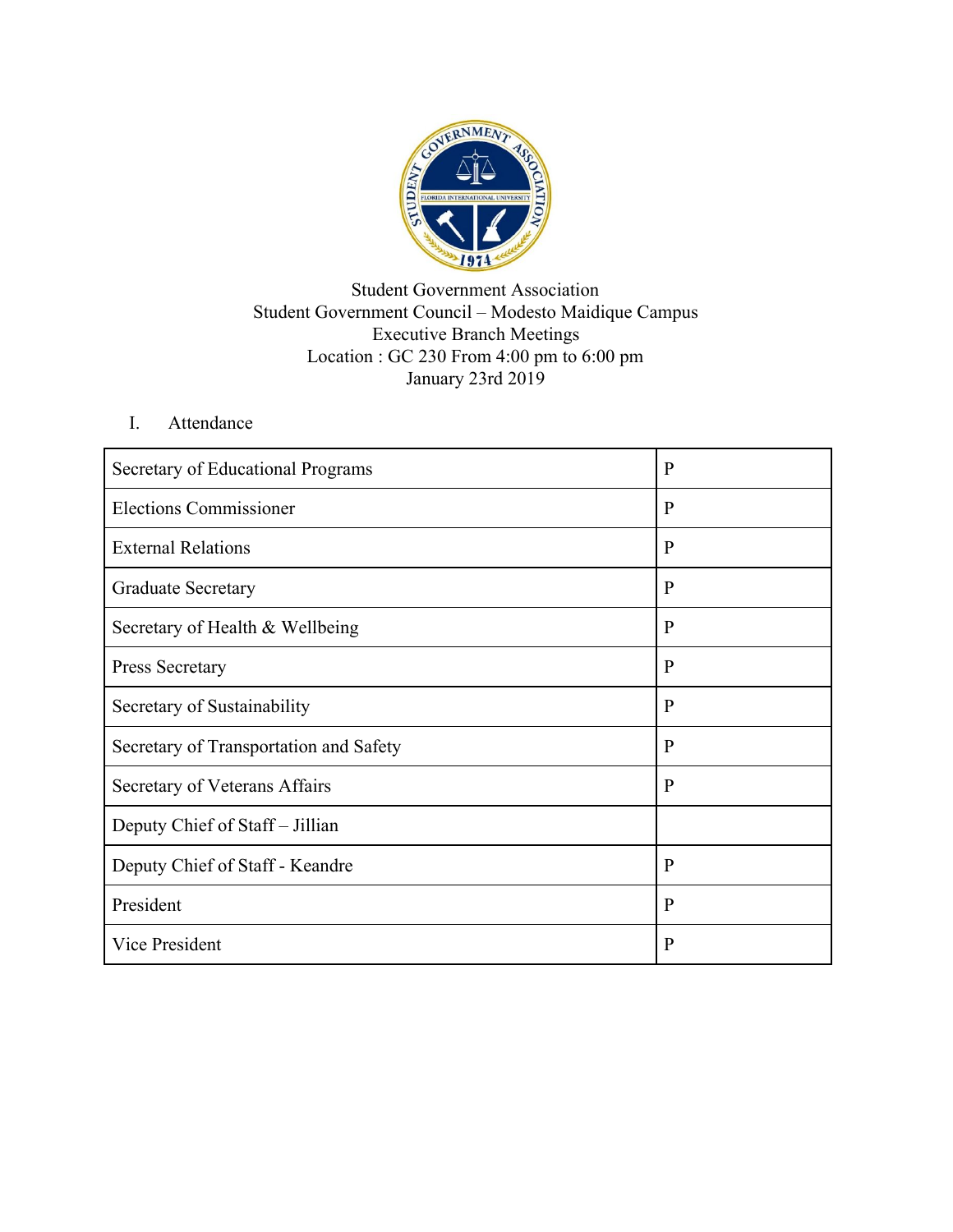## II. Reports

- a. Secretary of Educational Programs
	- i. This past week
		- 1. Helping elections get interns to help out during the info sessions
		- 2. Contacted Intern Head at BBC to plan for retreat
		- 3. Made sure interns attended the football event at GC lawns while I was in class
		- 4. Sent Sam Intern Interview Questions and answers and also sent my own questions and answers
		- 5. Work on shadowing for interns.
			- a. Senate 4 weeks then cabinet for 4 weeks
	- ii. Plan to work on this week and next week
		- 1. Continue to work on the intern shadowing process
		- 2. speak at senate on Monday 1-28 to get contact info of senators for shadowing
		- 3. give the contact info to interns and hold 1-29 weekly meeting
		- 4. Set preferences for senate shadowing
- b. Elections Commissioner
	- i. We had 2 interest meetings, which was held for students interested in joining SGA.
	- ii. We have 3 interest meetings left and then applications will open
	- iii. Once applications open we will have our informational sessions for those who want to run.
	- iv. Meeting with graduate board on the  $7<sup>th</sup>$  of February to talk about how election and SGA works. Going to find our ways to get the graduate students involved in elections.
	- v. In our meeting we will talk about what specific event to do at the Engineering Center and when to do debates.
	- vi. I will post the flyers on put chat to send out to those who are interested in joining SGA.
- c. External Relations
	- i. Met with my team last week and discussed social media, football event, and other events coming up.
	- ii. Organized calendar of events coming up to make sure social media is being active
	- iii. Been posting stories lately of all events
	- iv. Been posting posts and pictures of the events we have had
	- v. Planned a possible photoshoot for members of SGA
		- 1. Will send out a doodle to set up date and time
	- vi. Creating a folder or google drive where we can save all SGA pics to use for posts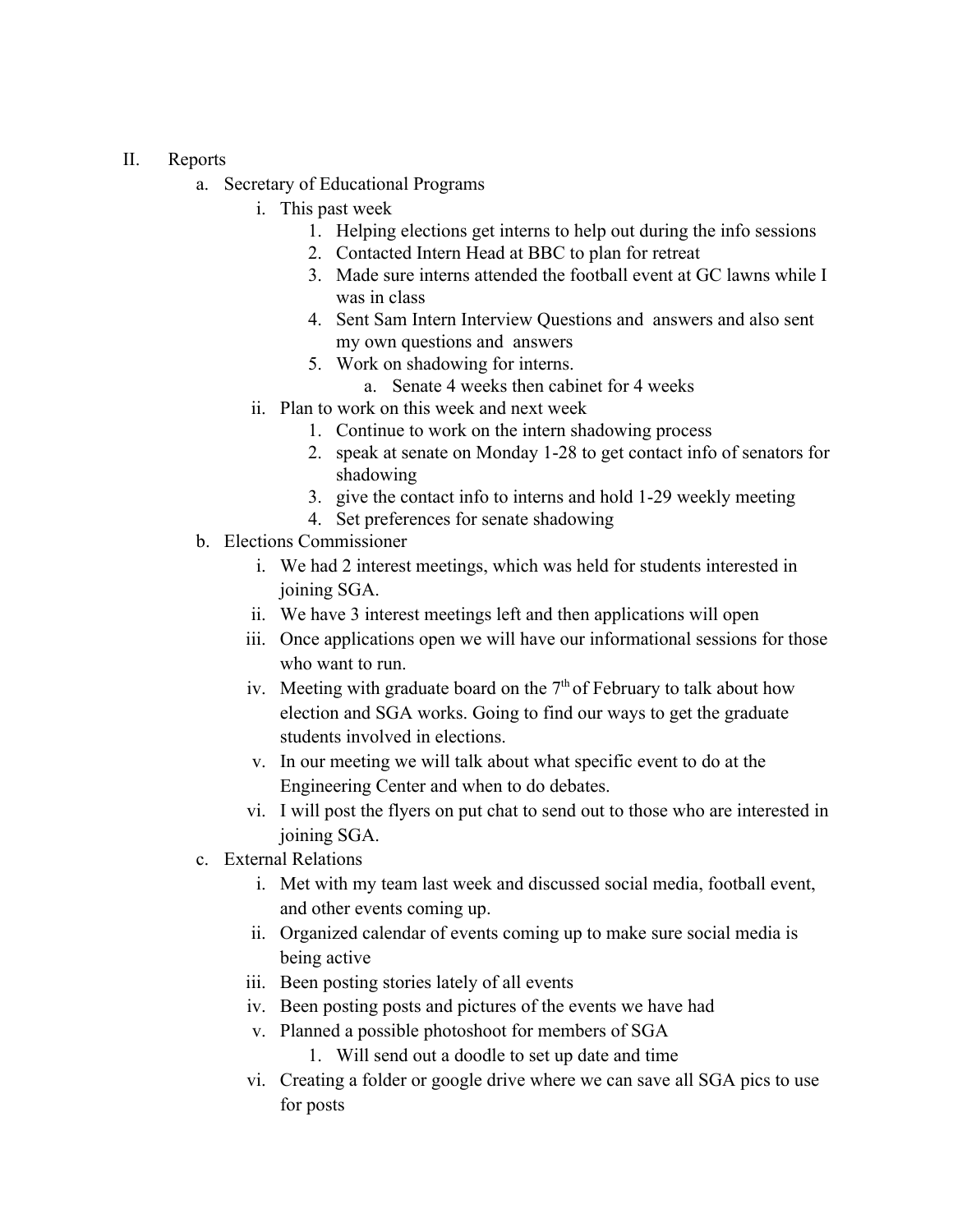- vii. Meeting with my team next week
- viii. Post all events in the story and in the feed
	- ix. Working with Ilan to post about the BBC MMC transportation meeting that is happening on Friday
- d. Graduate Secretary
	- i. SGA Centralized survey:
		- 1. A draft is done and can be found here: [https://fiu.qualtrics.com/jfe/form/SV\\_7VQ07MUb7t9ha85](https://urldefense.proofpoint.com/v2/url?u=https-3A__fiu.qualtrics.com_jfe_form_SV-5F7VQ07MUb7t9ha85&d=DwMFaQ&c=lhMMI368wojMYNABHh1gQQ&r=tNv0M_vJAN--M8BLC7cO5eZV54_XE3qQAsWde8g2X2E&m=MqUSuU07po3IhiFCX_gyszgyzr1a5SXCOAw5Dkcn1bU&s=Kbdd0P5jC9aUkSct7Ond_N9dua6Z_QNky2Chjp9t2JI&e=)
		- 2. Please take the survey and let me know how we can improve it:)
	- ii. LGBT student info:
		- 1. Received the following email from Jody about adding LGBT identification to the admissions survey
			- a. *We gather the information from the application for admission but it's done under the state requirements for reporting (BOG file requirements). We are members of professional organizations who are trying to move forward with allowing for additional options, however it has not been done. Many of us follow closely with what is reported to IPEDS [\(https://nces.ed.gov/ipeds/\)](https://urldefense.proofpoint.com/v2/url?u=https-3A__nces.ed.gov_ipeds_&d=DwMFaQ&c=lhMMI368wojMYNABHh1gQQ&r=tNv0M_vJAN--M8BLC7cO5eZV54_XE3qQAsWde8g2X2E&m=MqUSuU07po3IhiFCX_gyszgyzr1a5SXCOAw5Dkcn1bU&s=wsYuz8uRLa2tE65jN2t8YyfZTCbs4kMtcxlLgH1GD-k&e=) which is state-by-state and Florida is still M/F or no answer. [https://surveys.nces.ed.gov/IPEDS/ViewIPEDSStatutoryRe](https://surveys.nces.ed.gov/IPEDS/ViewIPEDSStatutoryRequirement.aspx) [quirement.aspx](https://surveys.nces.ed.gov/IPEDS/ViewIPEDSStatutoryRequirement.aspx) is the statutory requirements from IPEDS. Here are the FAQs,*

*[https://surveys.nces.ed.gov/ipeds/VisFaqView.aspx?mode=](https://surveys.nces.ed.gov/ipeds/VisFaqView.aspx?mode=reg&id=3) [reg&id=3.](https://surveys.nces.ed.gov/ipeds/VisFaqView.aspx?mode=reg&id=3)*

- b. She also mentioned a few ideas on how we could gather this information, but this may take more time.
- iii. PrEP at FIU:
	- 1. Waiting to hear from Melanie to see if any Senator would like to take up a resolution on this issue.
- iv. Tennis Courts:
	- 1. Received an email from Senator Vera, that I will be having a meeting with Sabrina about the tennis court effort.
- v. New projects
	- 1. Graduate Emergency Fund
		- a. Member of Graduate Advisory Board has an idea to implement an Emergency Fund for students that run into financial troubles. She applied to the financial committee to receive funds and the application was denied. How can we move forward on this?
- e. Secretary of Health & Wellbeing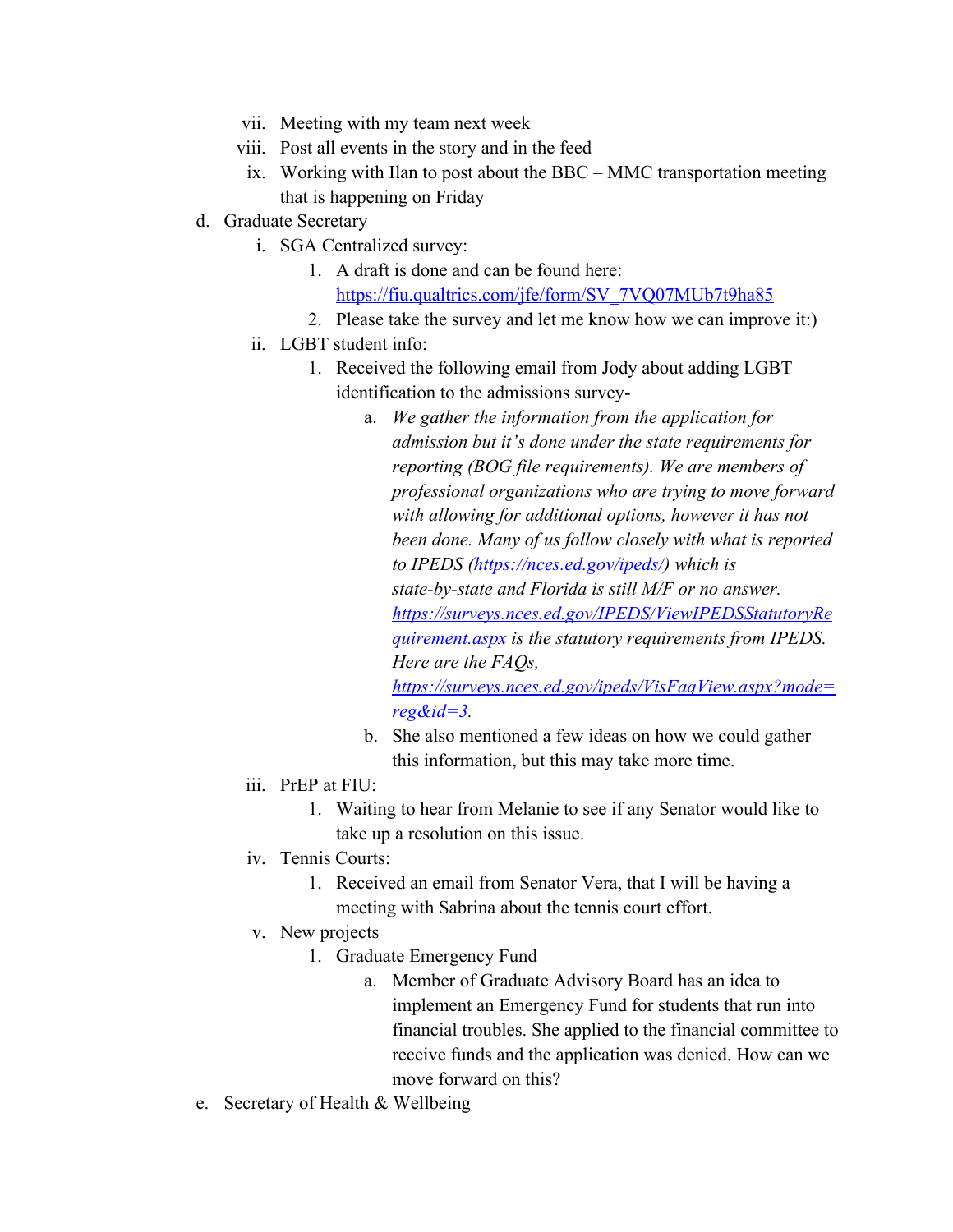- i. Set a date for tour of rec event (Jan. 30), set a meeting with assistant director, Leonardo, to speak of logistics. Event will start at11:30am
- ii. Wants to have 4 different tables for programs, health tips, etc.
	- 1. Athletic trainer table
	- 2. Personal trainer
	- 3. Table on the exercise programs, activities, and other classes.
	- 4. Table with Chartwells box lunches
- iii. Emailed Brittany, the head instructor for classes to set up a slot for SGA to take class.
- iv. Created survey with Angel of tennis courts and Feb. Heart Health Month for tour of rec. event
- v. SGA Takes Class day will happen during Cabinet next week at 5pm
- f. Press Secretary
	- i. Done this week:
		- 1. Messaged Brandon, Amelia, and Sabrina about getting blurbs for newsletter, should be getting a reply by tonight
		- 2. Met with External Relations team to discuss semester goals and social media plans
		- 3. Received info from Vivi for doing the Interns PR
		- 4. Attended the Tailgate SPCxSGAxAthletics event
	- ii. To do this week
		- 1. Write up newsletter once I have everyone's blurb and work designs with Pauli
		- 2. Work on Intern PR
- g. Secretary of Sustainability
	- i. Last week was Arbor Day. Helped organize and execute the event.
	- ii. Helped set up the Treemendous event on Saturday.
	- iii. Met with Phils daughter to discuss solar energy at FIU.
	- iv. Gabriela and I will work on talking with the director of solar energy.
- h. Secretary of Transportation and Safety
	- i. General
		- 1. Talked to Peter about my director appointments
			- a. Have appointed 3 people
	- ii. Parking and Transportation
		- 1. Overdue fines with food pantry contributions
			- a. According to Joanna, senior management has determined this is not possible
		- 2. Trying to schedule a meeting with Brenda from parking and transportation, they have cancelled last minute every single time.
		- 3. Meeting on Tuesday
			- a. VMA parking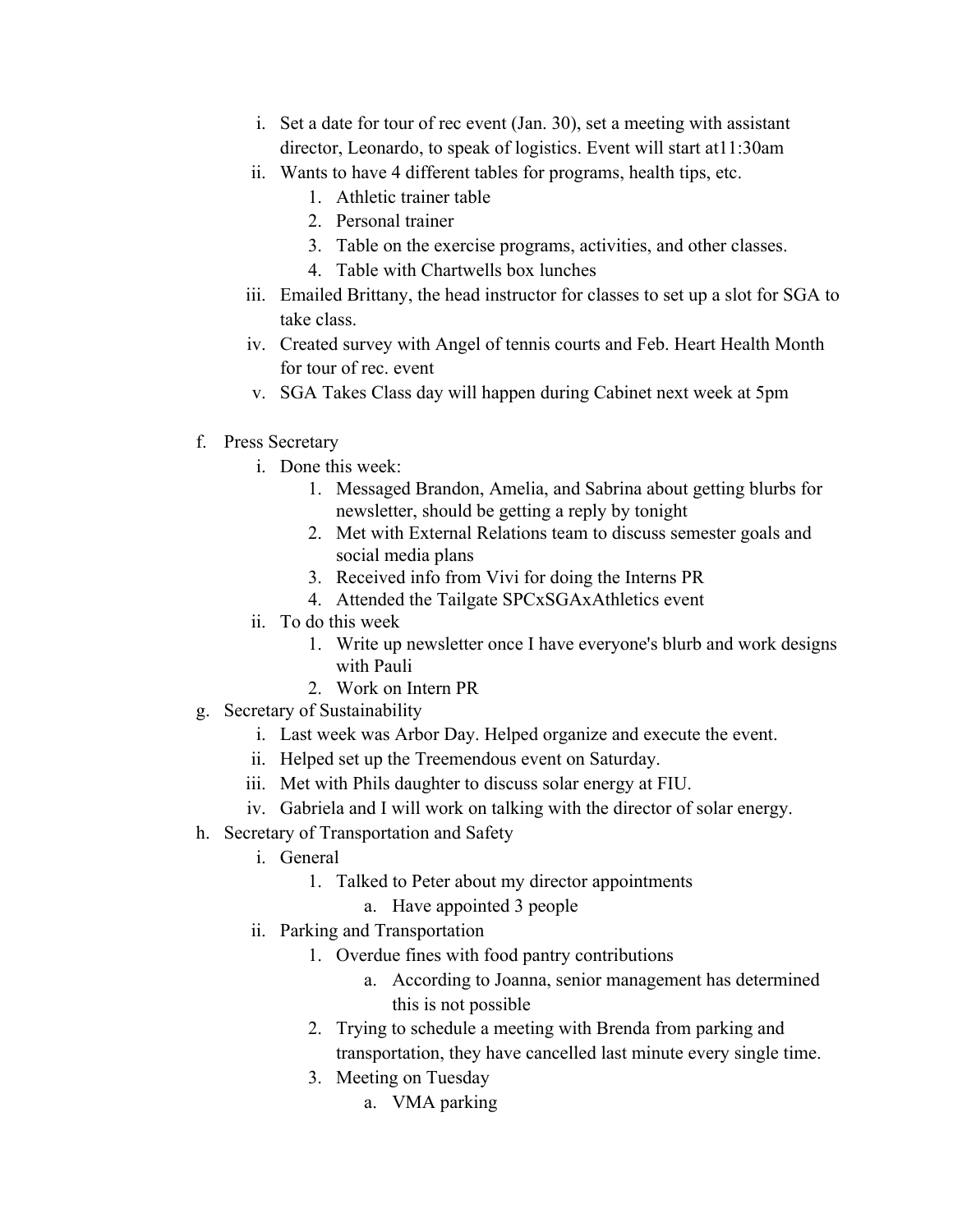- b. BBC Bus Frequent Traveler Discount
	- i. Due to scheduling we can't go this Friday but will try next Friday.
- c. Parking and Transportation is unresponsive
- iii. BBC Bus Frequent Traveler Discount
	- 1. Working with senator Ingraham
	- 2. Scheduling a meeting at BBC with Jeff Noel
- i. Secretary of Veterans Affairs
	- i. Last week talked about the veteran wall and emailed the commissioner and faculty about being there. Rosenberg will not be attending will send someone in his place.
	- ii. Hoping to join Ilan regarding the meeting with parking and transportation but it was canceled.
	- iii. On Saturday there will be a food drive at Lincoln Burry for veterans due to the government shutdown.
		- 1. From 5-9pm
	- iv. Women's appreciation month
- j. Director of academic affairs
	- i. Been wanting to go to the SLS classes to present and show them how to use the online website. However, until I can get a responsive it is still on pause.
- k. Deputy Chief of Staff Jillian
	- i. Updated SGA Calendar.
	- ii. Finalized more office hours.
- l. Deputy Chief of Staff Keandre
	- i. Updated Open positions application
	- ii. If you have not submitted your official office hours, please do so.
	- iii. Open positions
		- 1. Secretary Academic Affairs
		- 2. Secretary of Innovation and Research
		- 3. Secretary of Governmental Relations
		- 4. Secretary of Athletics
		- 5. Secretary of Engagement
		- 6. Secretary of Social Justice & Equity
		- 7. Chief of staff
		- 8. Chief Justice
	- iv. If you want to add directors to the form let me know
	- v. Quick reminder if you miss a cabinet meeting, send me an email and cc Sabrina.
	- vi. Submission of weekly reports will now be done through Panther Connect.
	- vii. Start sending out recaps of the cabinet minutes